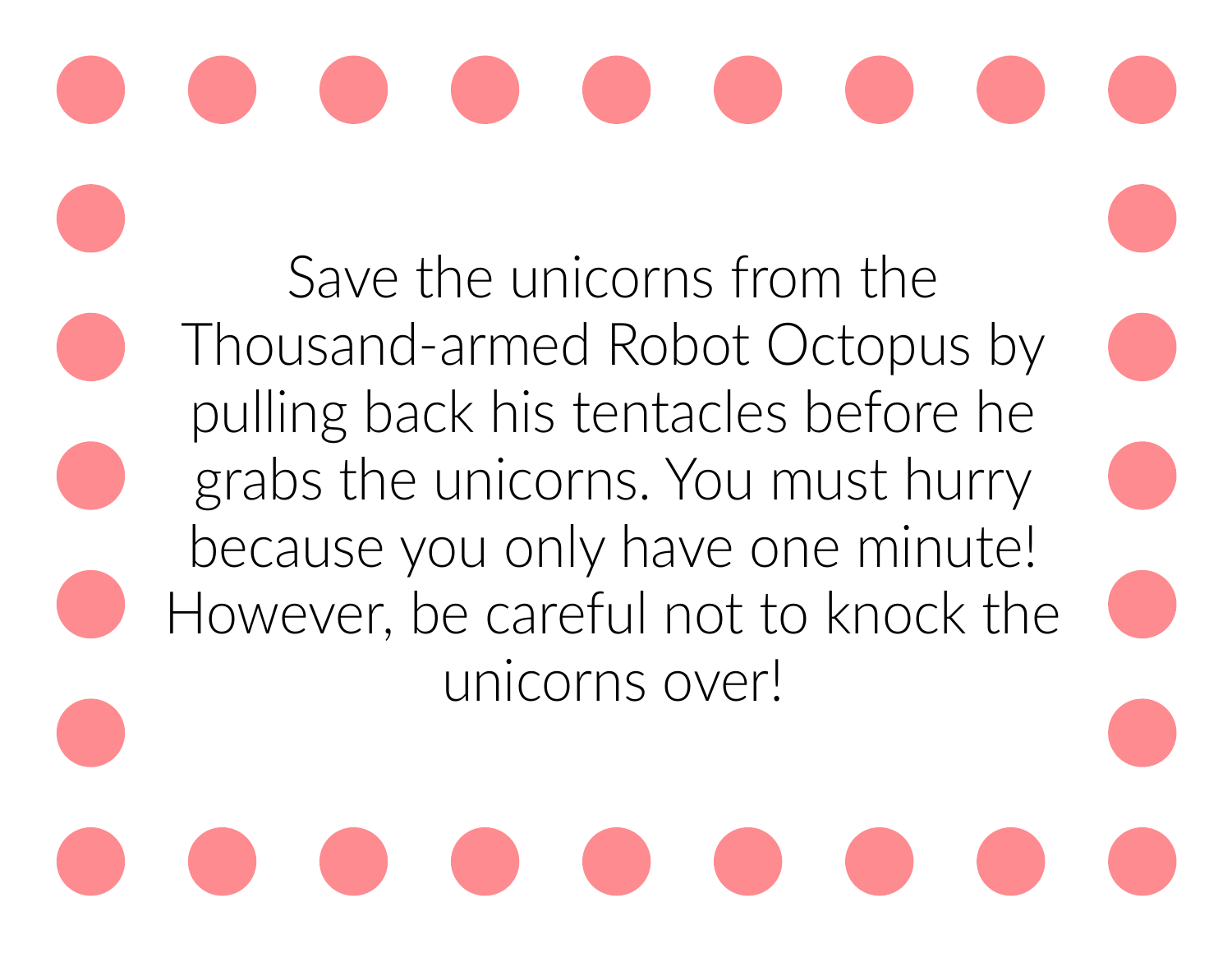#### Don't let the genetically modified salamander with a face just like George Clooney track you down! Blow up your balloon and blow him over before he gets you! You only have one minute to blow all his clones down!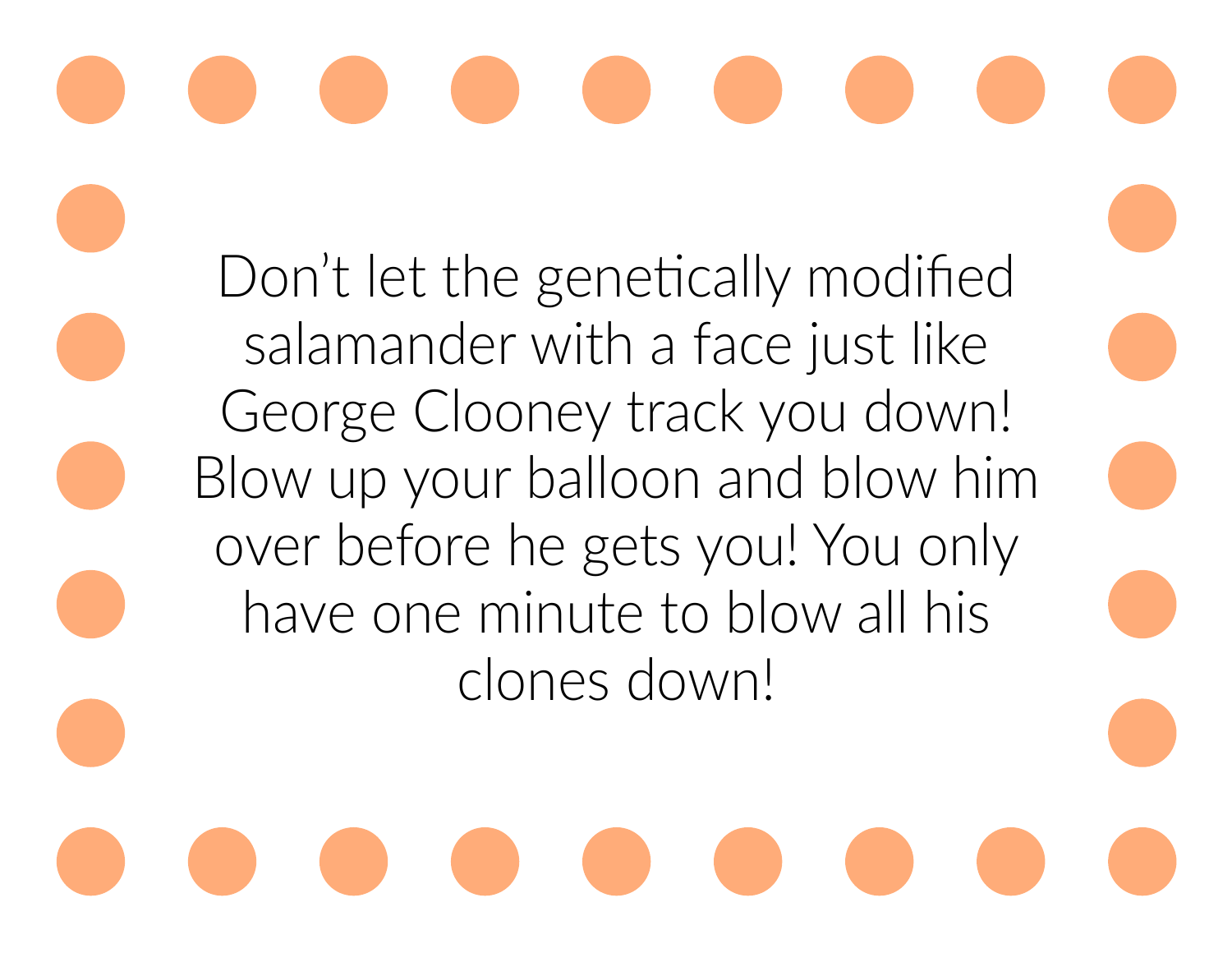Fight off the Marizpan Girl at the Silver Lake Lounge by stacking the yellow disks on top of your head to make the tallest horn you can. You will need to hurry because she is on her way.

You only have one minute!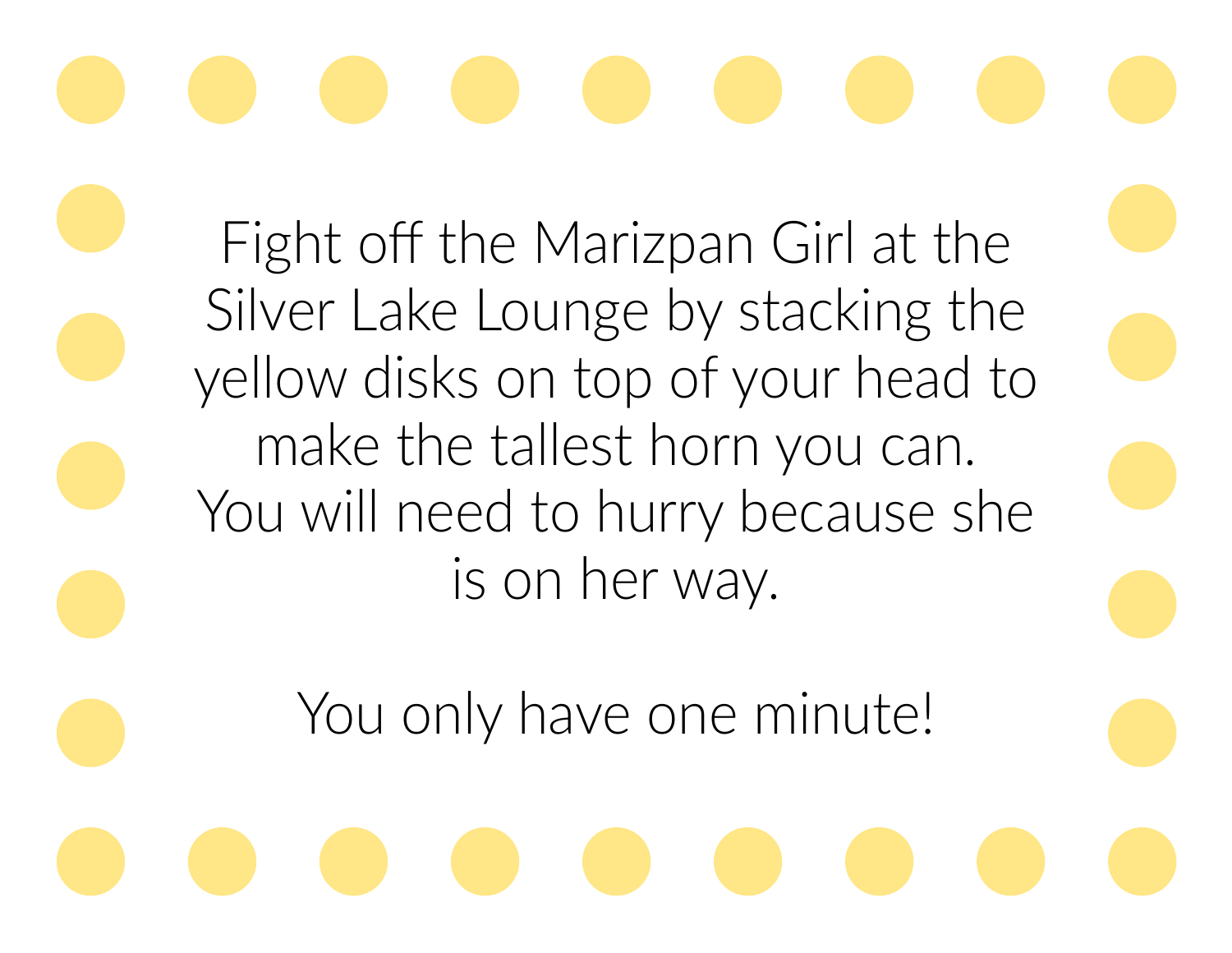## The Rockabilly Worm is after you and the only way to beat him is at his own game. See how fast you can inch like a worm!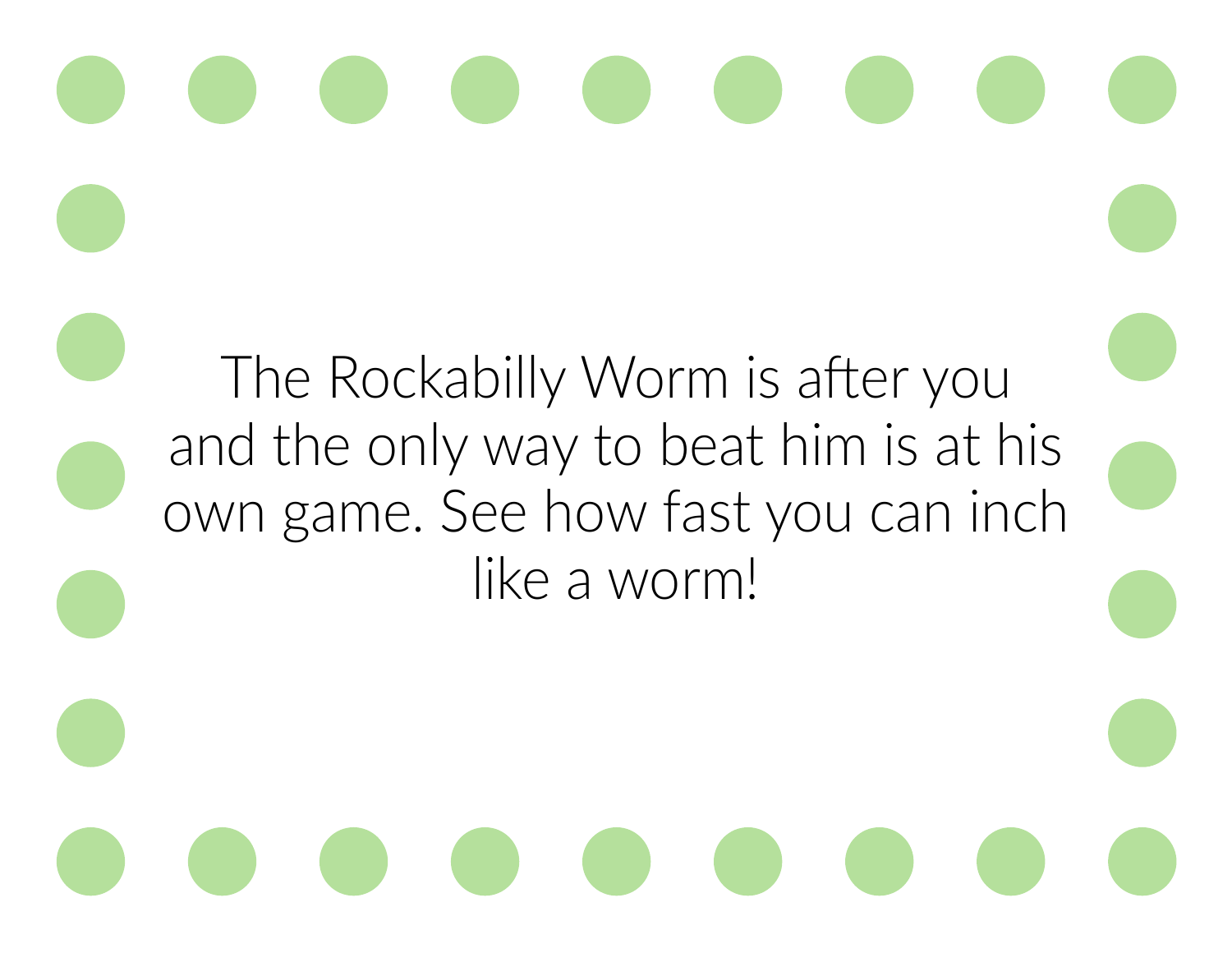### You are getting closer to the Gummy King and he wants to stop

you. On Planet Caeruleus he plans to drop 5 balloon bombs on you. You have to keep them all up in the air to keep them from exploding. But that's not all! At the same time, you have to set off the land mines he has scattered all over the planet.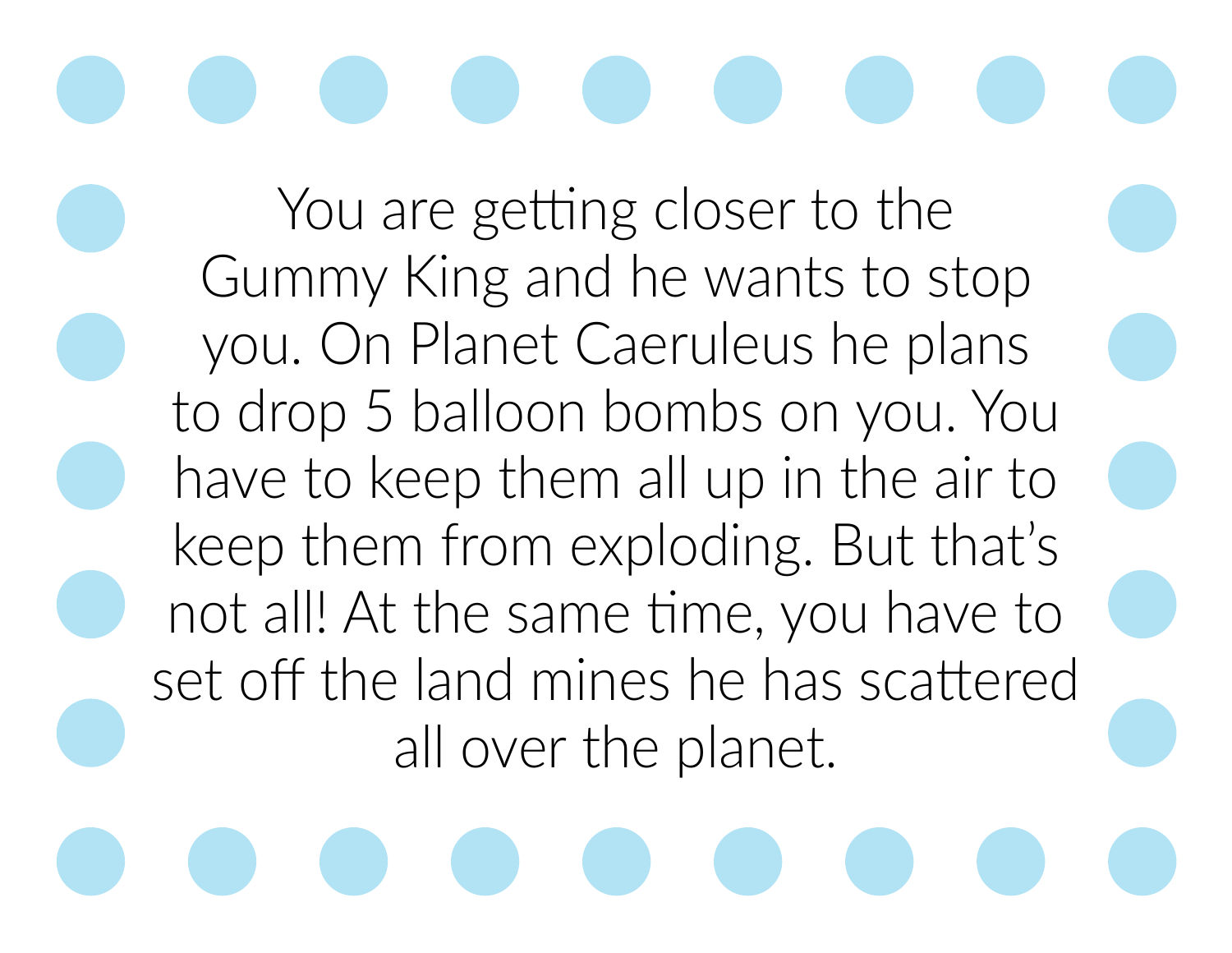One Planet Purpureus, you will have to show how good you are at being a unicorn before you are allowed to pass.

Let's see how good you are at swishing your tail!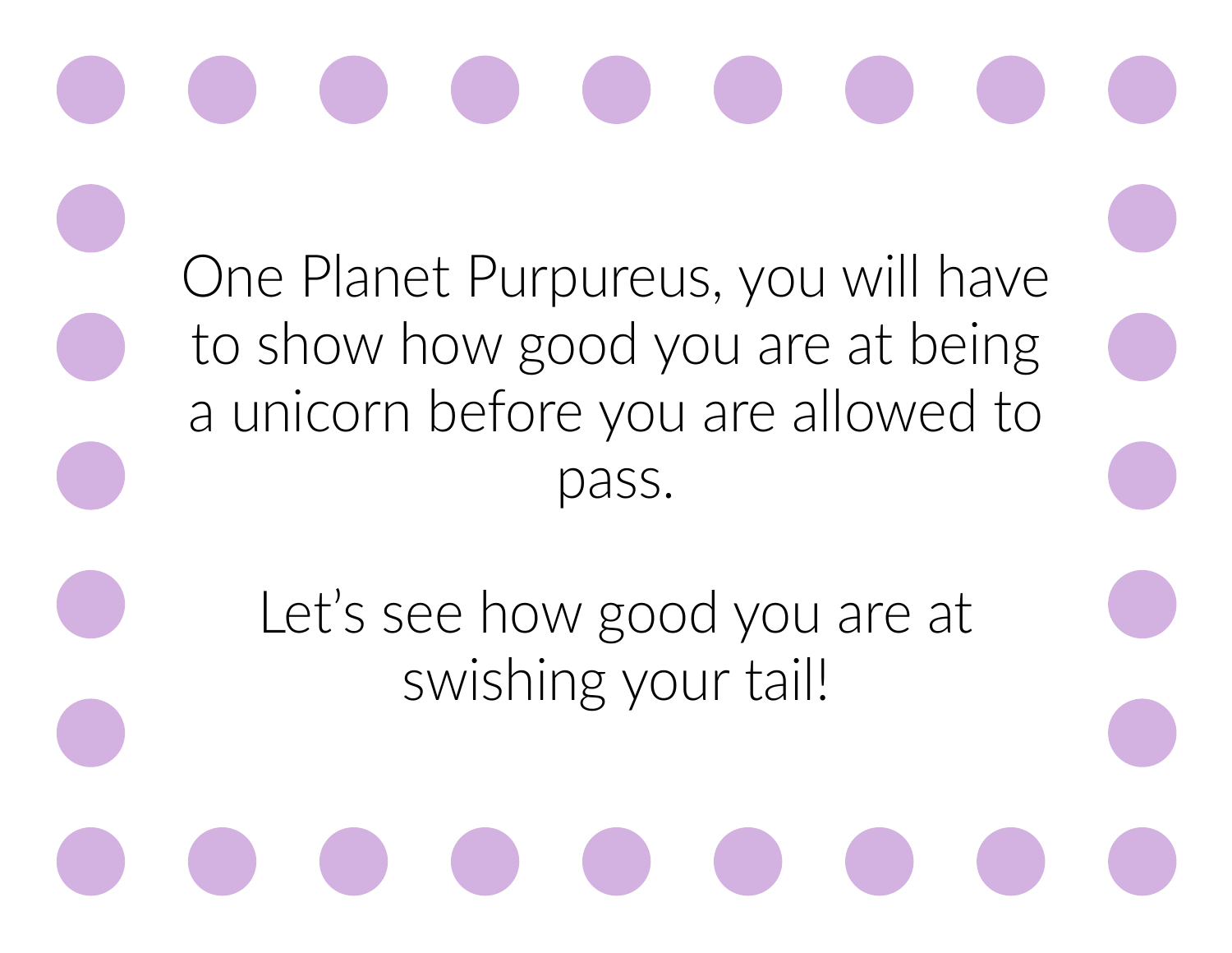#### PLANET RUBER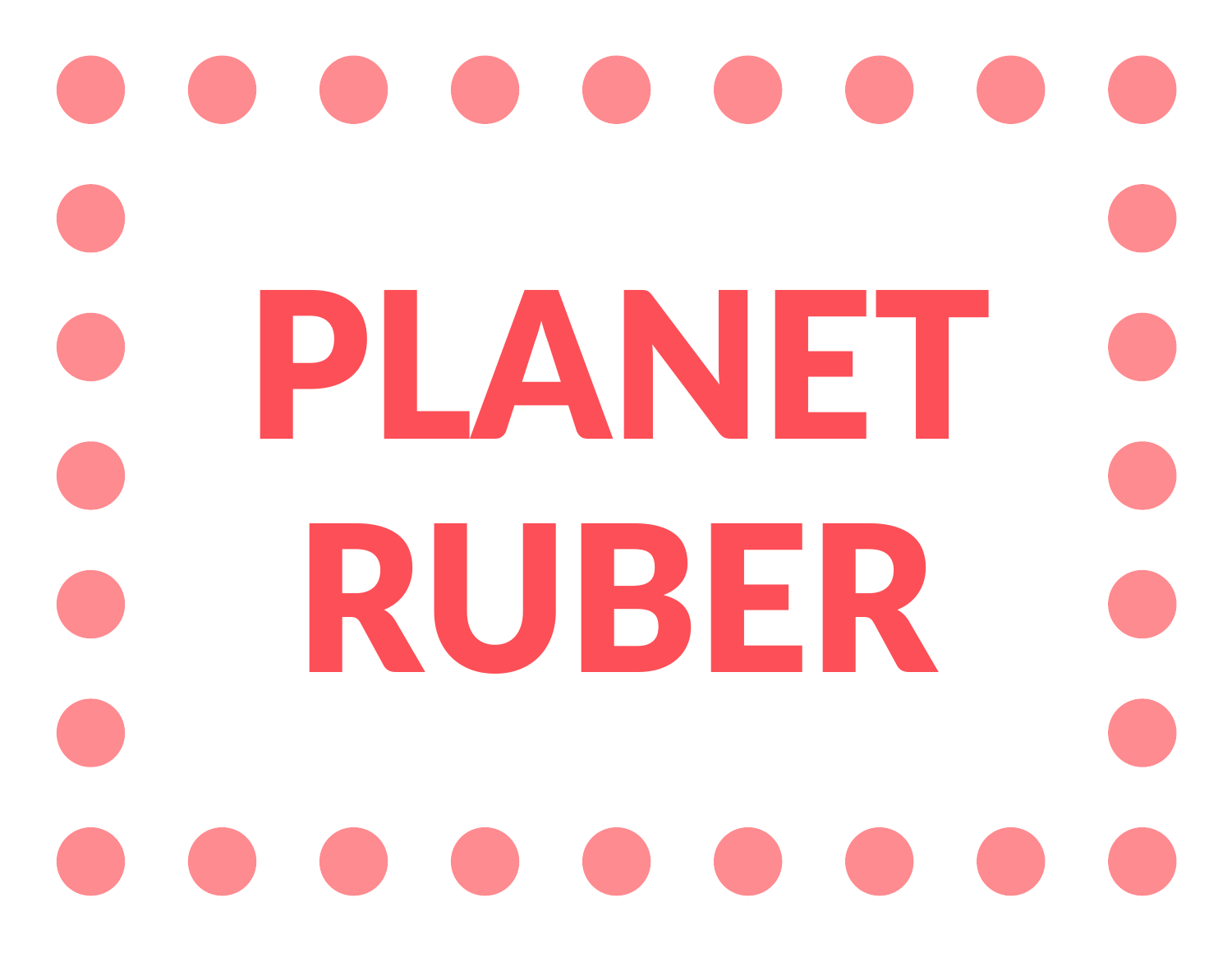#### PLANET LUTEUS.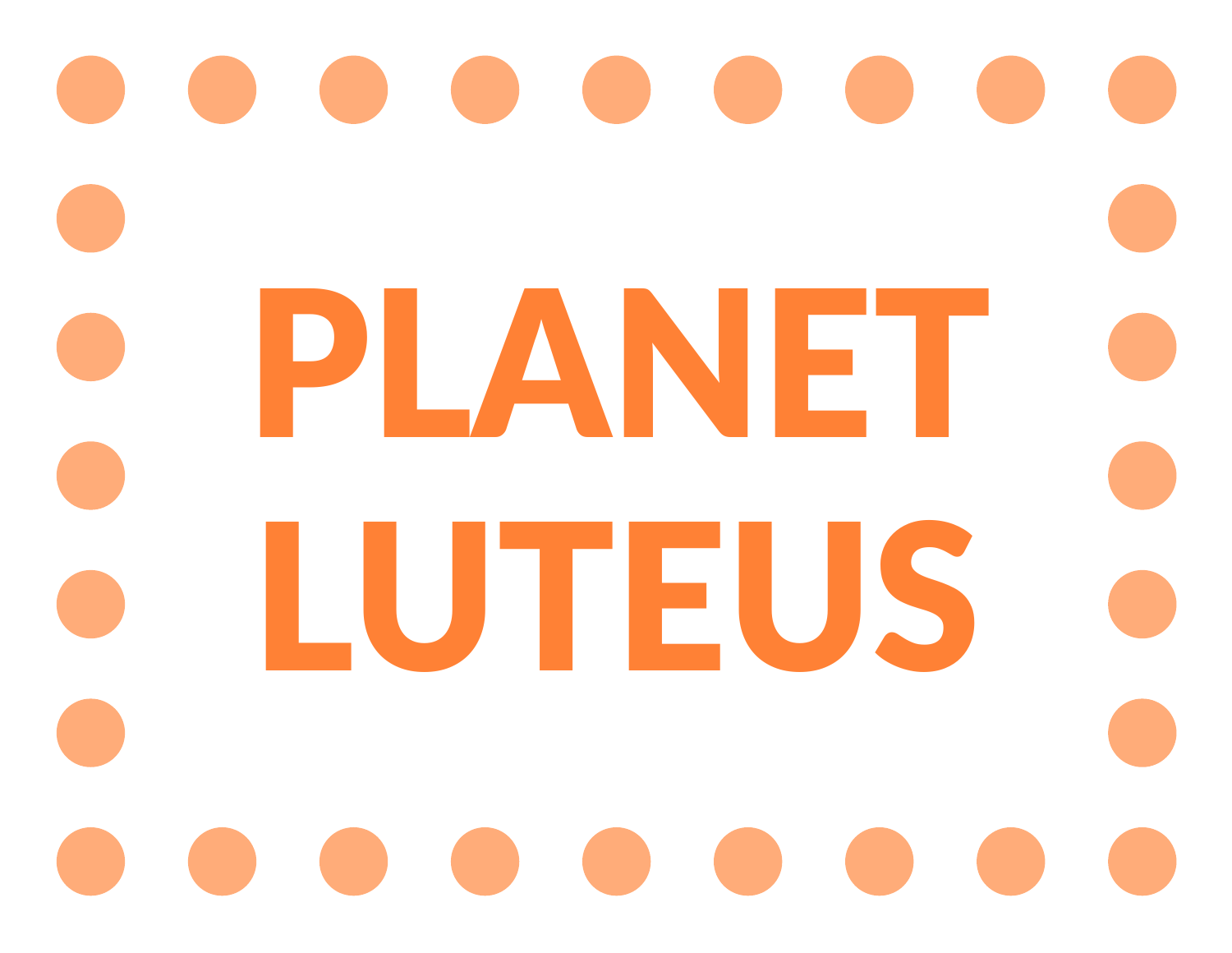# PLANET C FLAWUS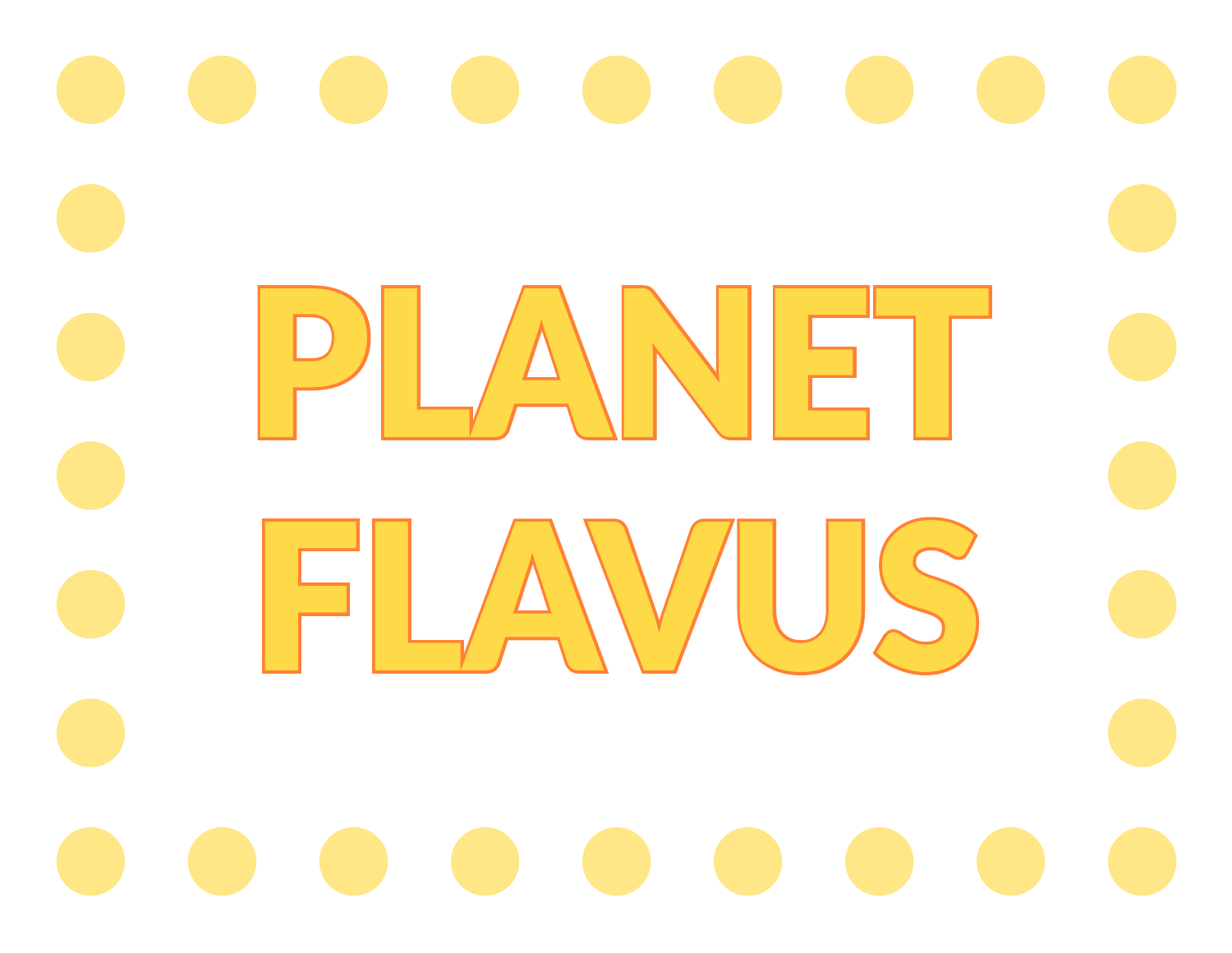#### PLANET Viridis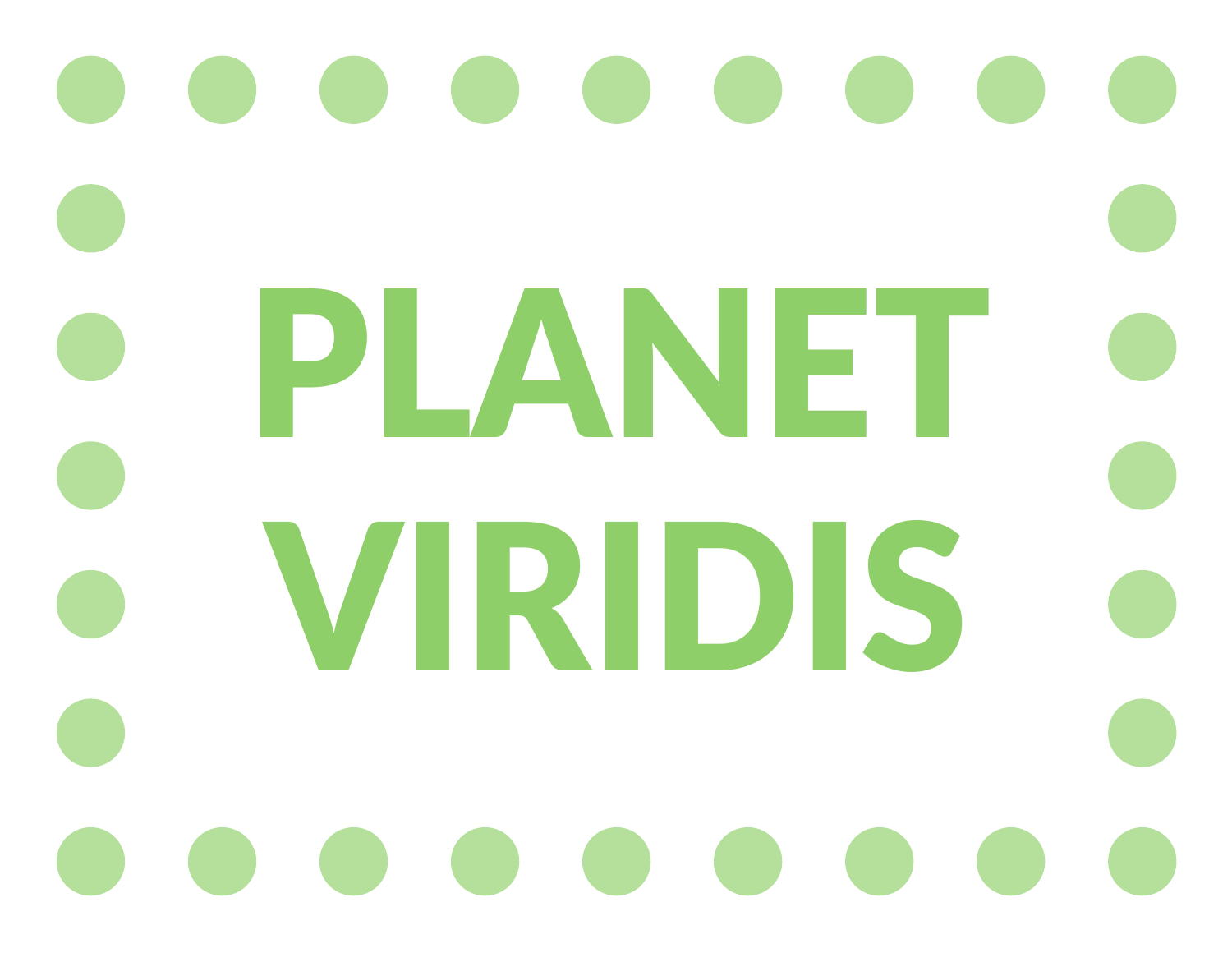## **PLANET OCAERULEUSO**